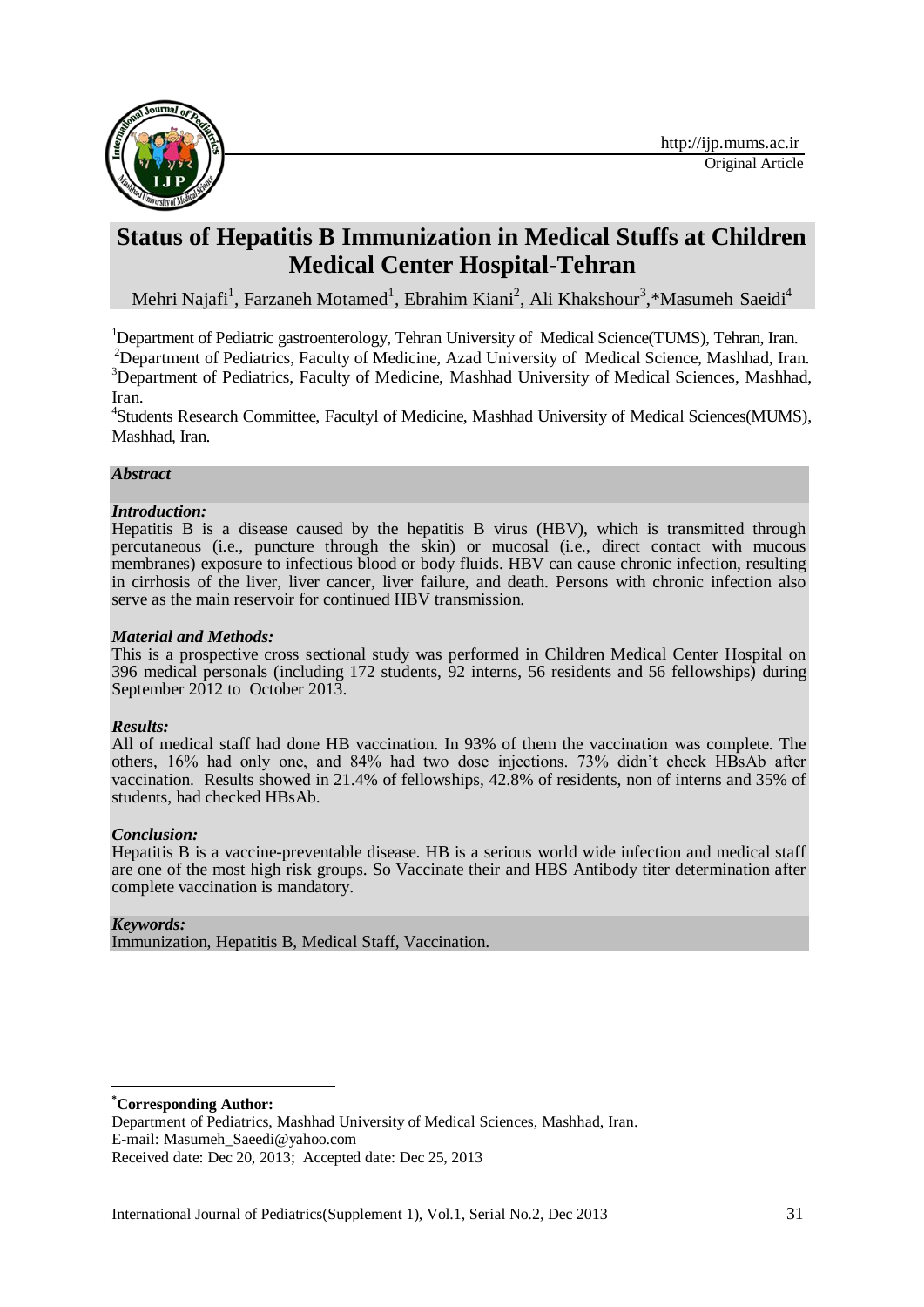### **Introduction**

Hepatitis B virus (HBV) is a serious public health problem worldwide and major cause of chronic hepatitis, cirrhosis, and hepatocellular carcinoma (HCC). It was estimated that approximately 2 billion people have serological evidence of past or present HBV infection. More than 350 million are chronic carriers of HBV (1). Approximately 75% of chronic carriers live in Asia and the Western Pacific (2). It was reported that 15-40% of HBV infected patients would develop cirrhosis, liver failure, or HCC (3), and 500, 000 to 1.2 million people die of HBV infection annually [\(4,](http://www.medsci.org/v02p0050.htm#B4)[5\)](http://www.medsci.org/v02p0050.htm#B5). Because of the high HBVrelated morbidity and mortality, the global disease burden of HB is substantial.

# **Epidemiology**

The prevalence of chronic HBV infection varies greatly in different part of the world. The prevalence of chronic HBV infection worldwide could be categorized as high, intermediate and low endimicity. The age at the time of infection is associated with the endemicity of HBV infection (Table [1\)](http://www.medsci.org/v02p0050.htm#T1).

|                                 |  |  |  |  | Table 1: Characteristics of endemic patterns |  |  |
|---------------------------------|--|--|--|--|----------------------------------------------|--|--|
| of hepatitis B virus infection. |  |  |  |  |                                              |  |  |

| <b>Characteristic</b>           | <b>Endemicity of infection</b> |                      |               |  |  |
|---------------------------------|--------------------------------|----------------------|---------------|--|--|
|                                 | Low $(\%)$                     | Intermediate<br>(% ) | High $(\%)$   |  |  |
| Chronic infection<br>prevalence | $0.5 - 2$                      | $2 - 7$              | >8            |  |  |
| Past infection<br>prevalence    | $5 - 7$                        | $10-60$              | 70-95         |  |  |
| Perinatal infection             | Rare                           | Uncommon             | Common        |  |  |
|                                 | (<10)                          | $(10-60)$            | (>20)         |  |  |
| Early childhood<br>infection    | Rare                           | Common               | Very<br>ommon |  |  |
|                                 | (<10)                          | $(10-60)$            | (>60)         |  |  |
| Adolescent/adult<br>infection   | Very<br>common                 | Common               | Uncommon      |  |  |
|                                 | $(70-90)$                      | $(20-50)$            | $(10-20)$     |  |  |

Source: Adapted from Ref [\(7\)](http://www.medsci.org/v02p0050.htm#B7).

The prevalence of HBV infection varies markedly throughout regions of the world [\(6\)](http://www.medsci.org/v02p0050.htm#B6). Hepatitis B is highly endemic in developing regions with large population such as South East Asia, China, sub-Saharan Africa and the Amazon Basin, where at least 8% of the population are HBV chronic carrier. In these areas, 70–95% of the population shows past or present serological evidence of HBV infection. Most infections occur during infancy or childhood. Since most infections in children are asymptomatic, there is little evidence of acute disease related to HBV, but the rates of chronic liver disease and liver cancer in adults are high [\(7\)](http://www.medsci.org/v02p0050.htm#B7).

Hepatitis B is moderately endemic in part of Eastern and Southern Europe, the Middle East, Japan, and part of South America. Between 10–60% of the population have evidence of infection, and 2-7% are chronic carriers. Acute disease related to HBV is common in these areas because many infections occur in adolescents and adults; however, the high rates of chronic infection are maintained mostly by infections occurring in infants and children [\(8\)](http://www.medsci.org/v02p0050.htm#B8). In these areas, mixed patterns of transmission exist, including infant, early childhood and adult transmission.

The endemicity of HBV is low in most developed areas, such as North America, Northern and Western Europe and Australia. In these regions, HBV infects 5– 7% of the population, and only 0.5–2% of the population are chronic carriers [\(9\)](http://www.medsci.org/v02p0050.htm#B9). In these areas, most HBV infections occur in adolescents and young adults in relatively well-defined high-risk groups, including injection drug user, homosexual males, health care workers, patients who require regular blood transfusion or hemodialysis. **HBV Transmission**

HBV is spread through contact with infected body fluids and the only natural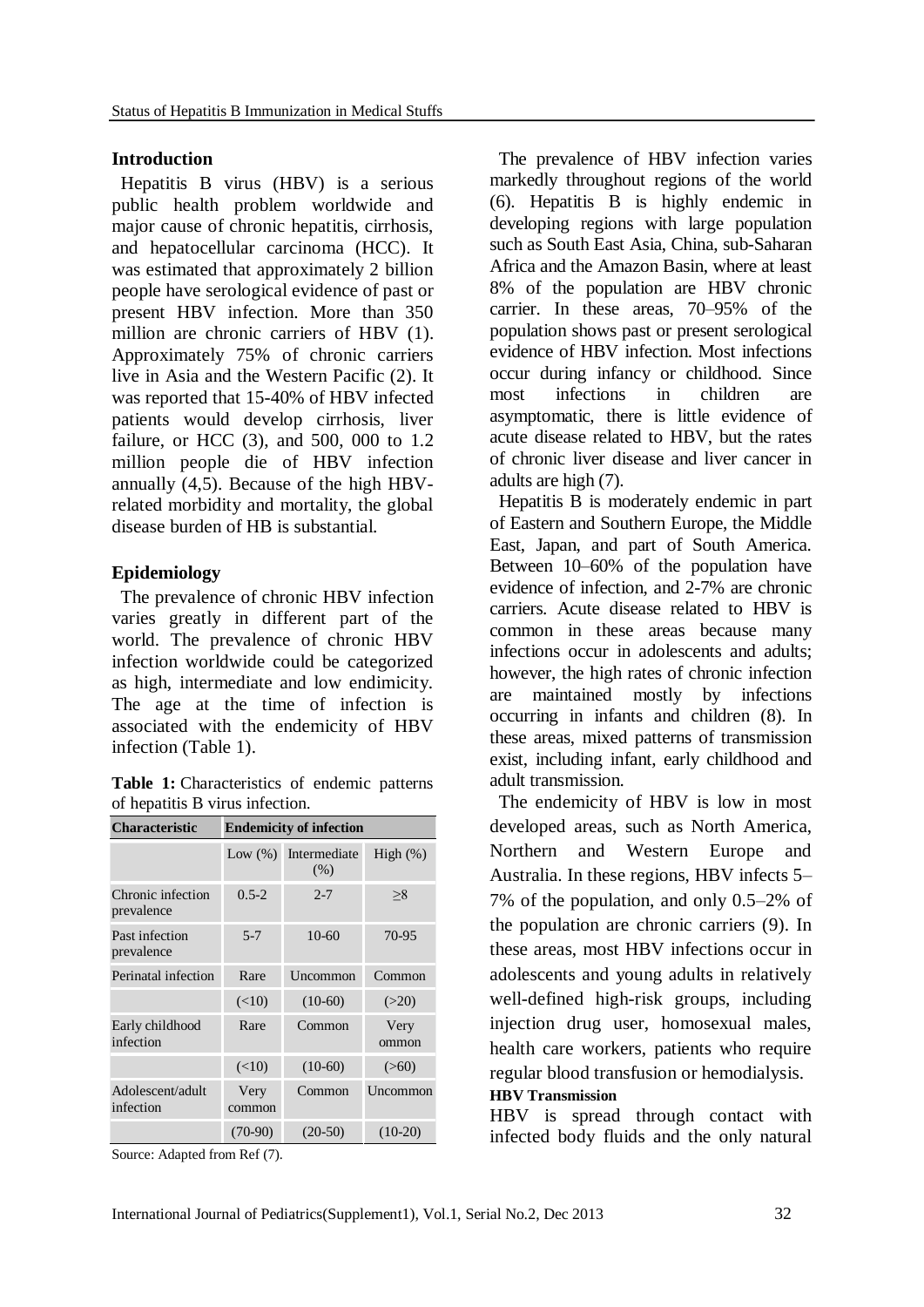host is human. Blood is the most important vehicle for transmission, but other body fluids have also been implicated, including semen and saliva [\(10,](http://www.medsci.org/v02p0050.htm#B10)[11\)](http://www.medsci.org/v02p0050.htm#B11). Currently, three modes of HBV transmission have been recognized: perinatal, sexual & parenteral/ percutaneous transmission. There is no reliable evidence that airborne infections occur and feces are not a source of infection. HBV is not transmitted by contaminated food or water, insects or other vectors.

## **Perinatal Transmission**

Transmission of HBV from carrier mothers to their babies can occur during the perinatal period, and appears to be the most important factor in determining the prevalence of the infection in high endemicity areas, particularly in China and Southeast Asia. Before HBV vaccine was integrated into the routine immunization program, the proportion of babies that become HBV carriers is about 10-30% for mothers who are HBsAg-positive but HBeAg-negative. However, the incidence of perinatal infection is even greater, around 70-90%, when the mother is both HBsAg-positive and HBeAg-positive [\(12](http://www.medsci.org/v02p0050.htm#B12)[,13\)](http://www.medsci.org/v02p0050.htm#B13). There are three possible routes of transmission of HBV from infected mothers to infants: transplacental transmission of HBV in utero; natal transmission during delivery; or postnatal transmission during care or through breast milk. Since transplacental transmission occurs antenatally, hepatitis B vaccine and HBIG cannot block this route. Epidemiological studies on HBV intrauterine infection in China showed that intrauterine infection occurs in 3.7-9.9% pregnancy women with positive HBsAg and in 9.8- 17.39% with positive HBsAg/HBeAg [\(14-](http://www.medsci.org/v02p0050.htm#B14)[21\)](http://www.medsci.org/v02p0050.htm#B21) and it was suggested that a mother with positive HBeAg (OR=17.07) and a history of threatened premature labor (OR=5.44) are the main risk factors for intrauterine infection. The studies on

transplacental transmission of HBV suggested two possible mechanisms (1) hemagenous route: a certain of factors, such as threaten abortion, can make the placental microvascular broken, thus the high-titer HBV maternal blood leak into fetus' circulation [\(20](http://www.medsci.org/v02p0050.htm#B20)[,22\)](http://www.medsci.org/v02p0050.htm#B22); (2) cellular transfer: the placental tissue is infected by high-titer of HBV in maternal blood from mother's side to fetus' step by step, and finally, HBV reach fetus' circulation through the villous capillary endothelial cells [\(14](http://www.medsci.org/v02p0050.htm#B14)[-18\)](http://www.medsci.org/v02p0050.htm#B18).

For neonates and children younger than 1 year who acquire HBV infection perinatally, the risk of the infection becoming chronic is 90% [\(23\)](http://www.medsci.org/v02p0050.htm#B23), presumably because neonates have an immature immune system. One of the possible reasons for the high rate of chronicity is that transplacental passage of HBeAg may induce immunological tolerance to HBV in fetus.

## **Sexual Transmission**

Sexual transmission of hepatitis B is a major source of infection in all areas of the world, especially in the low endemic areas, such as North America. Hepatitis B is considered to be a sexually transmitted disease (STD). For a long time, homosexual men have been considered to be at the highest risk of infection due to sexual contact (70% of homosexual men were infected after 5 years of sexual activity) [\(24\)](http://www.medsci.org/v02p0050.htm#B24). However, heterosexual transmission accounts for an increasing proportion of HBV infections. In heterosexuals, factors associated with increased risk of HBV infection include duration of sexual activity, number of sexual partners, history of sexual transmitted disease, and positive serology for syphilis. Sexual partners of injection drug users, prostitutes, and clients of prostitutes are at particularly high risk for infection [\(25\)](http://www.medsci.org/v02p0050.htm#B25).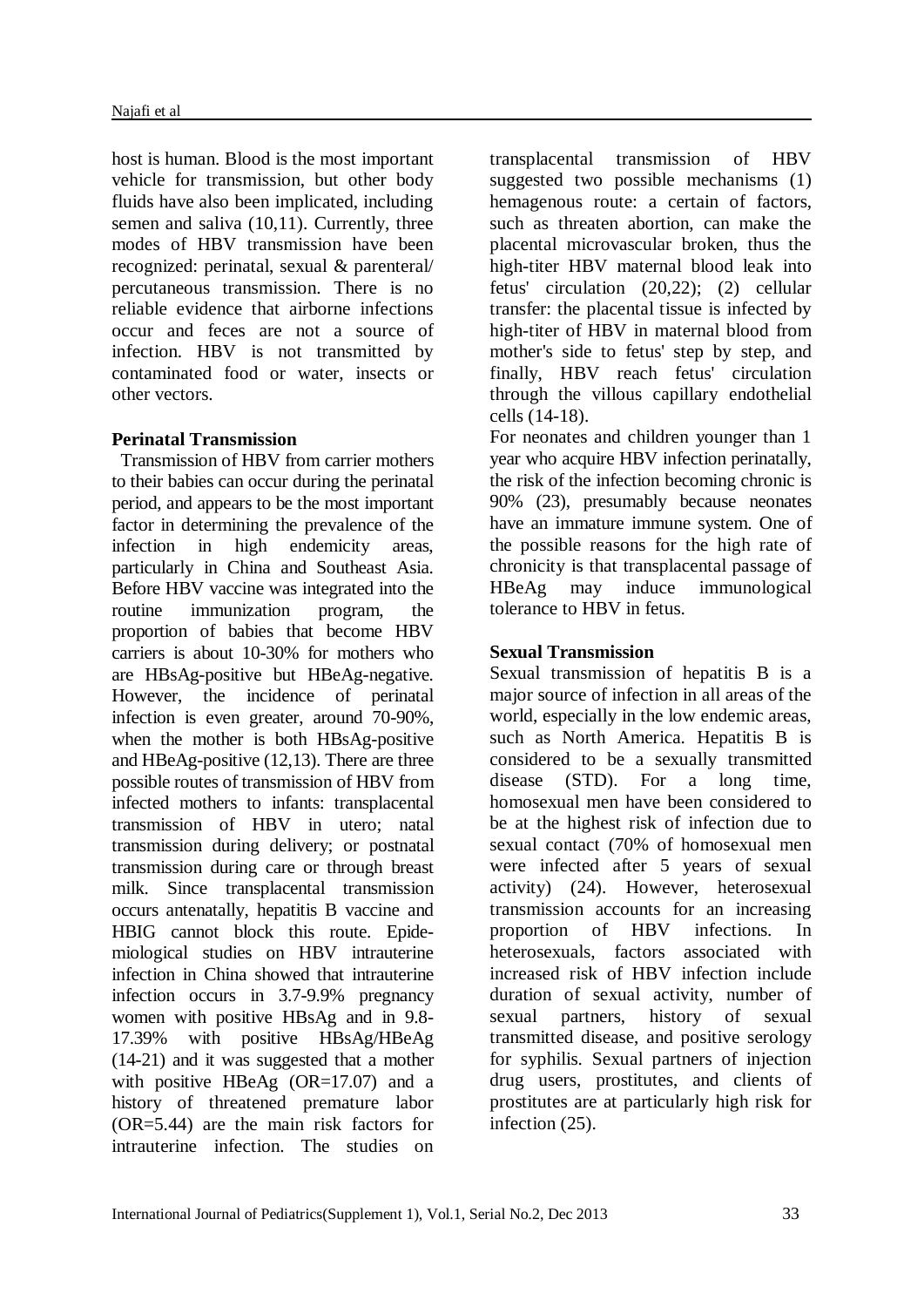### **Parenteral/percutaneous Transmission**

The parenteral transmission includes injection drug use, transfusions and dialysis, acupuncture, working in a healthcare setting, tattooing and household contact. In the United States and Western Europe, injection drug use remains a very important mode of HBV transmission (23% of all patients) [\(6\)](http://www.medsci.org/v02p0050.htm#B6). Risk of acquiring infection increases with duration of injection drug use. Although the risk for transfusion-associate HBV infection has been greatly reduced since the screening of blood for HBV markers and the exclusion of donors who engage in high-risk activities, the transmission is still possible when the blood donors are asymptomatic carrier with HBsAg negative [\(26\)](http://www.medsci.org/v02p0050.htm#B26). Obvious sources of infection include HBV-contaminated blood and blood products, with contaminated surgical instruments and utensils being other possible hazards. Parenteral/percutaneous transmission can occur during surgery, after needle-stick injuries, intravenous drug use, and following procedures such as ear piercing, tattooing, acupuncture, circumcision and scarification. The nosocomial spread of HBV infection in the hospital, particularly in dialysis units, as well as in dental units, has been well described [\(6\)](http://www.medsci.org/v02p0050.htm#B6), even when infection control practices are followed. As with other modes of transmission, high vial titers have been related to an increased risk of transmission. People at high-risk of infection include those requiring frequent transfusions or hemodialysis, physicians, dentists, nurses and other healthcare workers, laboratory technicians, intravenous drug users, police, firemen, laundry workers and others who are likely to come into contact with potentially infected blood and blood products.

The risk of chronicity is low (less than 5%) for transmission through sexual contact, intravenous drug use, acupuncture, and transfusion [\(23\)](http://www.medsci.org/v02p0050.htm#B23). Individuals at risk for these transmission modes usually acquire HBV infection during adolescence or adulthood without immune tolerance. Instead, the disease progresses directly to the immune clearance phase and is of short duration, which probably accounts for high spontaneous recovery.

## **Prevention of HBV Infection**

Three main strategies are available for the prevention of HBV infection: (1) behavior modification to prevent disease transmission, (2) passive immunoprophy laxis, and (3) active immunization.

## **Behavior Modification**

Changes in sexual practice and improved screening measures of blood products have reduced the risk of transfusion-associated hepatitis. Behavior modification is thought be more beneficial in developed countries than in developing countries, where neonates and children in early childhood are at the greatest risk of acquiring infection. In these group, immunoprophylaxis, both passive and active, will be more effective.

# **Active Immunization**

Prevention of primary infection by vaccination is an important strategy to decrease the risk of chronic HBV infection and its subsequent complications. The first-generation hepatitis B vaccine, an inactive plasma-derived vaccine, became available in 1982. Consequently, the second generation of HB vaccine, a DNA recombinant HB vaccine was also available for general use in 1986. Both of the vaccines were proven to be safe and efficacious in preventing HBV infection. In 1991, the World Health Organization (WHO) recommended that hepatitis B vaccination should be included in national immunization system in all countries with a hepatitis B carrier prevalence (HbsAg) of 8% or greater by 1995 and in all countries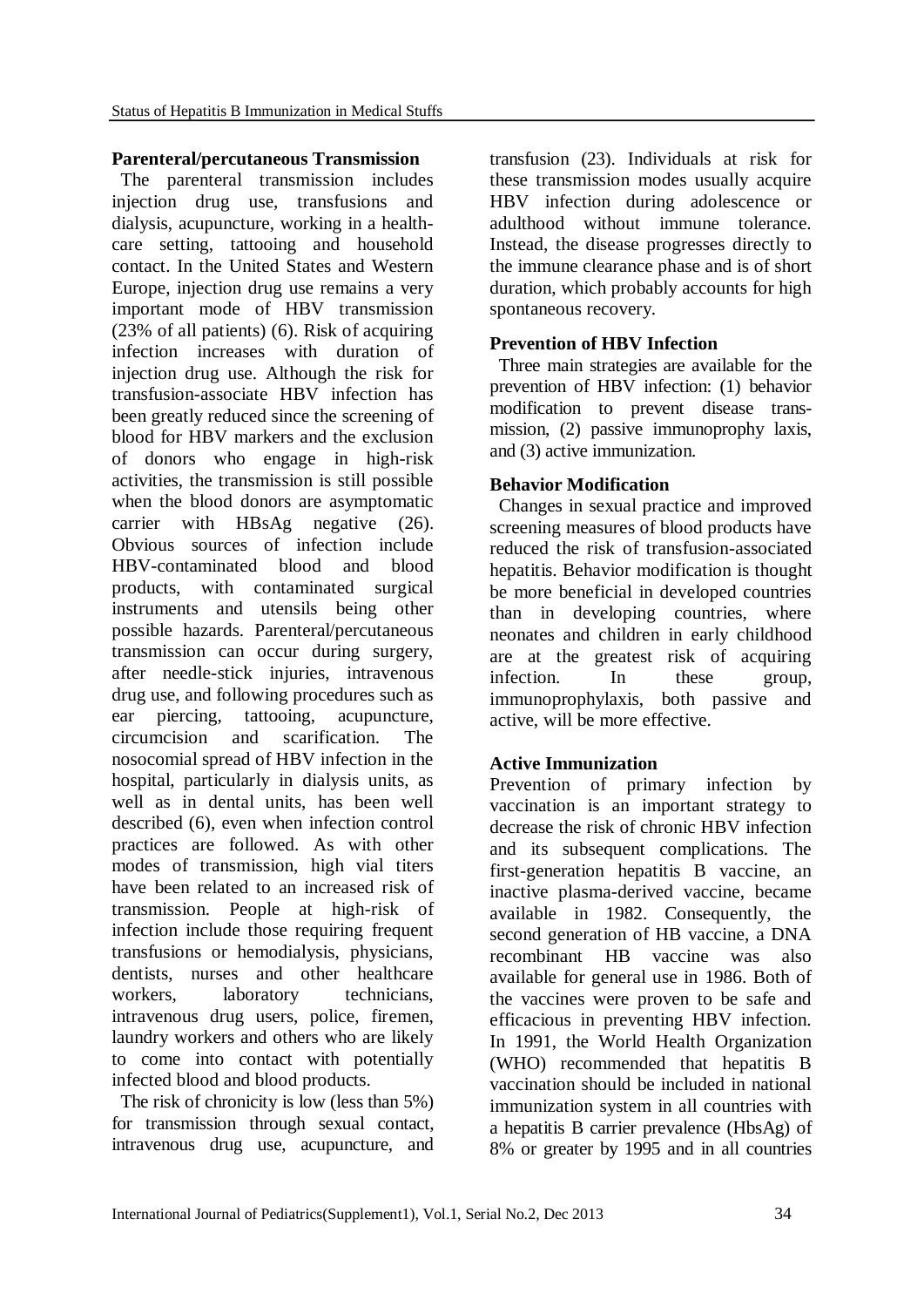by 1997. By May 2002, 154 countries had routine infant immunization with hepatitis B vaccine. WHO recommends that hepatitis B [vaccine](http://www.who.int/csr/disease/hepatitis/whocdscsrlyo20022/en/index7.html#vaccine) be included in routine immunization services in all countries. The primary objective of hepatitis B immunization is to prevent chronic HBV infections which result in chronic liver disease later in life. By preventing chronic HBV infections, the major reservoir for transmission of new infections is also reduced (Table 2) [\(27\)](http://www.medsci.org/v02p0050.htm#B69).

**Table 2:** Anti-HBs Seroconversion rates after hepatitis B vaccination (%).

| <b>Neonates</b>                     | $>95\%$     |
|-------------------------------------|-------------|
| Age (years)                         |             |
| $2 - 19$                            | $299\%$     |
| $20 - 29$                           | $\sim 95\%$ |
| $30 - 39$                           | $-90\%$     |
| $40 - 49$                           | $~285\%$    |
| $50-59$                             | $~270\%$    |
| > 59                                | $~1.50\%$   |
| Renal failure, HIV infection, other | $50-$       |
| immunosuppression                   | 70%         |
| Liver disease                       | $60-$       |
|                                     | 70%         |

#### **Material and Methods**

This is a prospective cross sectional study in Children Medical Center Hospital on 396 medical personals (including 172 students, 92 interns,56 residents and 56 fellowships) during September 2012 to October 2013. We gathered the information from our questionnaires about HB vaccination number of vaccination and fallow up with HBS Ab that we had given to them. Data were

analyzed using SPSS version 16. P values less than 0.05 were considered significant.

# **Results**

In 369 people, 180 were female and 204 were male. (12 cases didn' t write their sex in our questionnaires).

All of medical staff had done HB vaccination. In 93% the vaccination was

complete. The others,16% had only one and 84% had two dose injections. Results showed 73% of them didn't check HBsAb after vaccination. The duration time after vaccination was (0-3 years) in 64%, 3-5 years in 10% and more than 5 years in 26%. In the last group booster had been injected only in 14.7%. Results showed in 21.4% of fellowships, 42.8% of residents, non of interns and 35% of students, had checked HbsAb.

The vaccination was complete in 93% of fellowships, 93% of residents, 91% of interns and 96% of Students.

# **Discussion**

Prevention of HBV infection thorough vaccination is still, therefore, the best strategy for decreasing the incidence of hepatitis B-associated cirrhosis and HCC. The vaccination should be done in 3 doses, and after that, antibody titre should be determined.

If the titre is above 100, there is no need for booster (28,29). If it is between 10 and 100, only one dose booster is needed (29,30) . The vaccine should be repeated in 3 doses f the antibody titre is below 10. The second three dose course is successful in 50-70%. Retesting for HBsAb is mandatory (29).

The vaccine complications are low (31). Our studies was done on almost 400 physicians or medical students. All had history of vaccination. In 93% its course was complete. Checking of HBsAb was done only in 26% and booster had been injected only in 22%. A similar study was done in Iran in 1380 in Bagiatallah Hospital on 500 physicians and there was only 74% history of vaccination that the most of them was among specialists (32).

Routine post – vaccination testing to document anti HBS seroconversion is unnecessary except in health care workers, patients on chronic homodialysis, bisexual men, spouses of carriers (33).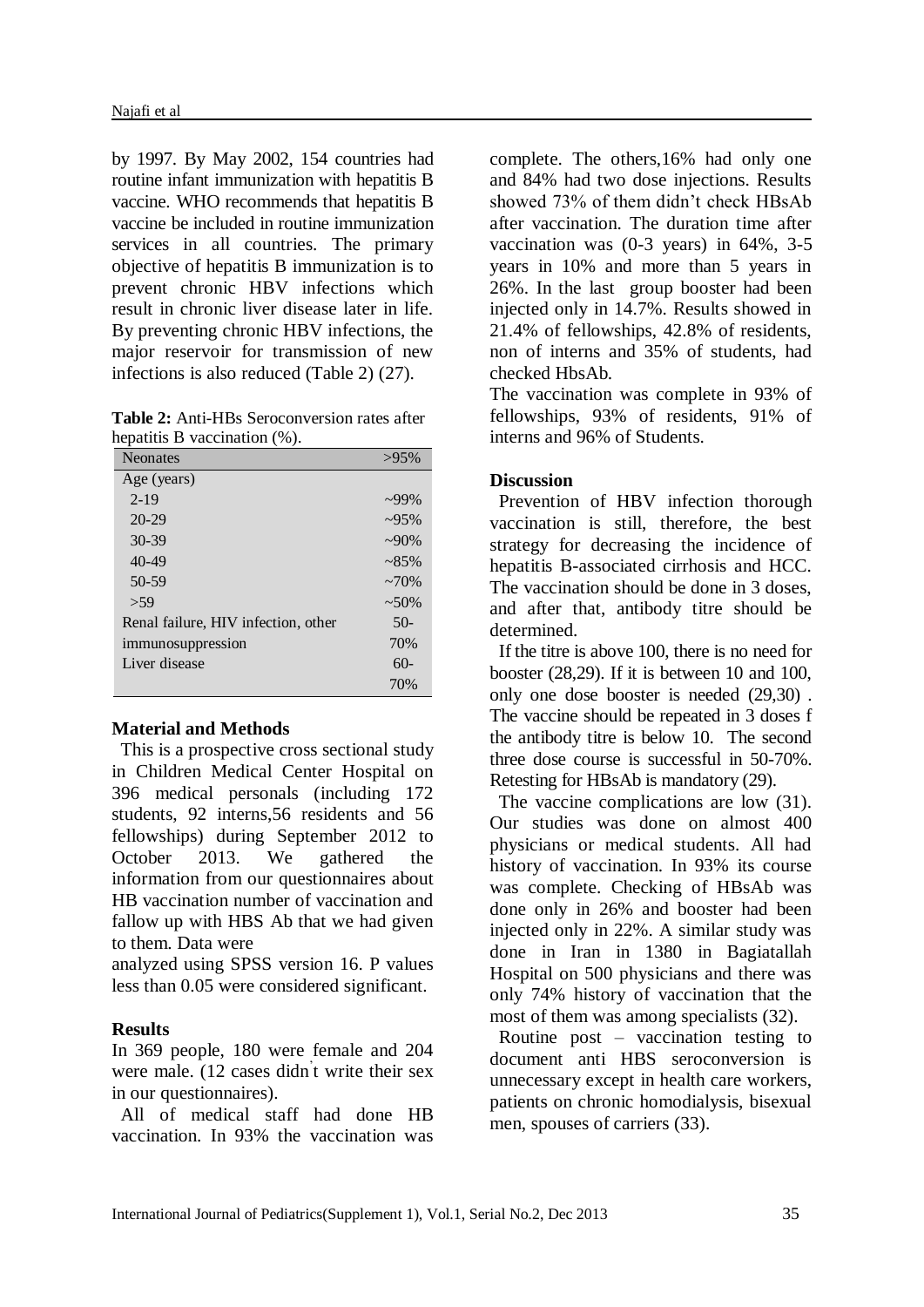Test should be performed one to two months after vaccine completion except for infants born to HBsAg+ mothers in whom testing should be done at 9-15 months old  $(33)$ .

Occupational health programs and others responsible for infection prevention and control should identify all staff whose workrelated activities involve exposure to blood or other potentially infectious body fluids in a health-care, laboratory, public safety, or institutional setting (including employees, students, contractors, attending clinicians, emergency medical technicians, paramedics, and volunteers); provide education to staff to encourage vaccination; and implement active follow-up, with reminders to track completion of the vaccine series and postvaccination testing among persons receiving vaccination [\(34\)](http://www.cdc.gov/mmwr/preview/mmwrhtml/rr5011a1.htm).

## **Acknowledgments**

Authors wish to thank the Tehran University of Medical Sciences for financial support.

#### **References**

1. Hepatitis B: World Health Organization Fact Sheet 204. 2000: World Health Organization. [http://www.who.int/ mediacentre/ factsheets/](http://www.who.int/%20mediacentre/%20factsheets/fs204/en/) [fs204/en/.](http://www.who.int/%20mediacentre/%20factsheets/fs204/en/)

2. Gust ID. Epidemiology of hepatitis B infection in the Western Pacific and South East Asia. Gut 1996; 38(suppl 2):S18-S23.

3. Lok AS. Chronic hepatitis B. N Engl J Med 2002; 346:1682-3.

4. Mahoney FJ. Update on diagnosis, management, and prevention of hepatitis B virus infection. Clin Microbiol Rev 1999;12:351-66.

5. Lee WM. Hepatitis B infection. N Engl J Med 1997; 337:1733-45.

6. Margolis HS, Alter MJ, Hadler SC. Hepatitis B: evolving epidemiology and implications for control. Semin Liver Dis 1991;11:84-92.

7. Alter M. Epidemiology of hepatitis B in Europe and worldwide. J Hepatol 2003; 39: S64-S9.

8. Toukan A. Strategy for the control of hepatitis B virus infection in the Middle East and North Africa. Vaccine 1990;8(suppl):S117-S21.

9. McQuillan GM, Townsend TR, Fields HA, Carroll M, Leahy M, Polk BF. Seroepidemiology of hepatitis B virus infection in the United States. Am J Med 1989;87(suppl 3A): 5S-10S.

10. Scott RM, Snitbhan R, Bancroft WH, Alter HJ, Tingpalapong M. Experimental transmission of hepatitis B virus by semen and saliva. J Infect Dis 1980;142: 67-71.

11. Bancroft WH, Snitbhan R, Scott RM, Tingpalapong M, Watson WT, Tanticharoenyos P. et al. Transmission of hepatitis B virus to gibbons by exposure to human saliva containing hepatitis B surface antigen. J Infect Dis 1977; 135:79-85.

12. Sevens CE, Neurath RA, Beasly RP, Szmuness W. HBeAg and anti-HBe detection by radioimmunoassay. Correlation with vertical transmission of hepatitis B virus in Taiwan. J Med Virol 1979; 3:237-41.

13. Xu ZY, Liu CB, Francis DP, Purcell RH, Gun ZL, Duan SC. et al. Prevention of perinatal acquisition of hepatitis B virus carriage using vaccine: preliminary report of a random doubleblind placebo-controlled and comparative trail. Pediatrics 1985 ;76:713-18.

14. Xu D, Yan Y, Xu J, Wang W, Men K, Zhang J, Liu B. et al. A molecular epidemiology study on risk factors and mechanism of HBV intrauterine transmission. Natl J Med China 1999; 79:24-7.

15. Yan Y, Xu D, Wang W, Liu B, Liu Z, Men K. et al. The role of placenta in hepatitis B virus intrauterine transmission. Chin J Obstet Gynecol 1999 ;34:392-5.

16. Xu D, Yan Y, Choi BC, Xu J, Men K, Zhang J. et al. Risk factors and mechanism of transplacental transmission of hepatitis B virus: a case-control study. J Med Virol 2002;67:20-6.

17. Xu D, Yan Y, Zou S, Choi BC, Wang S, Liu P. et al. Role of placental tissues in the intrauterine transmission of hepatitis B virus. Am J Obstet Gynecol 2001;185:981-7.

18. Xu D, Yan Y, Xu J, Men K, Liu Z, Zhang J. et al. A molecular epidemiologic study on the mechanism of intrauterine transmission of hepatitis B virus. Chin J Epidemiol 1998; 19: 131-3.